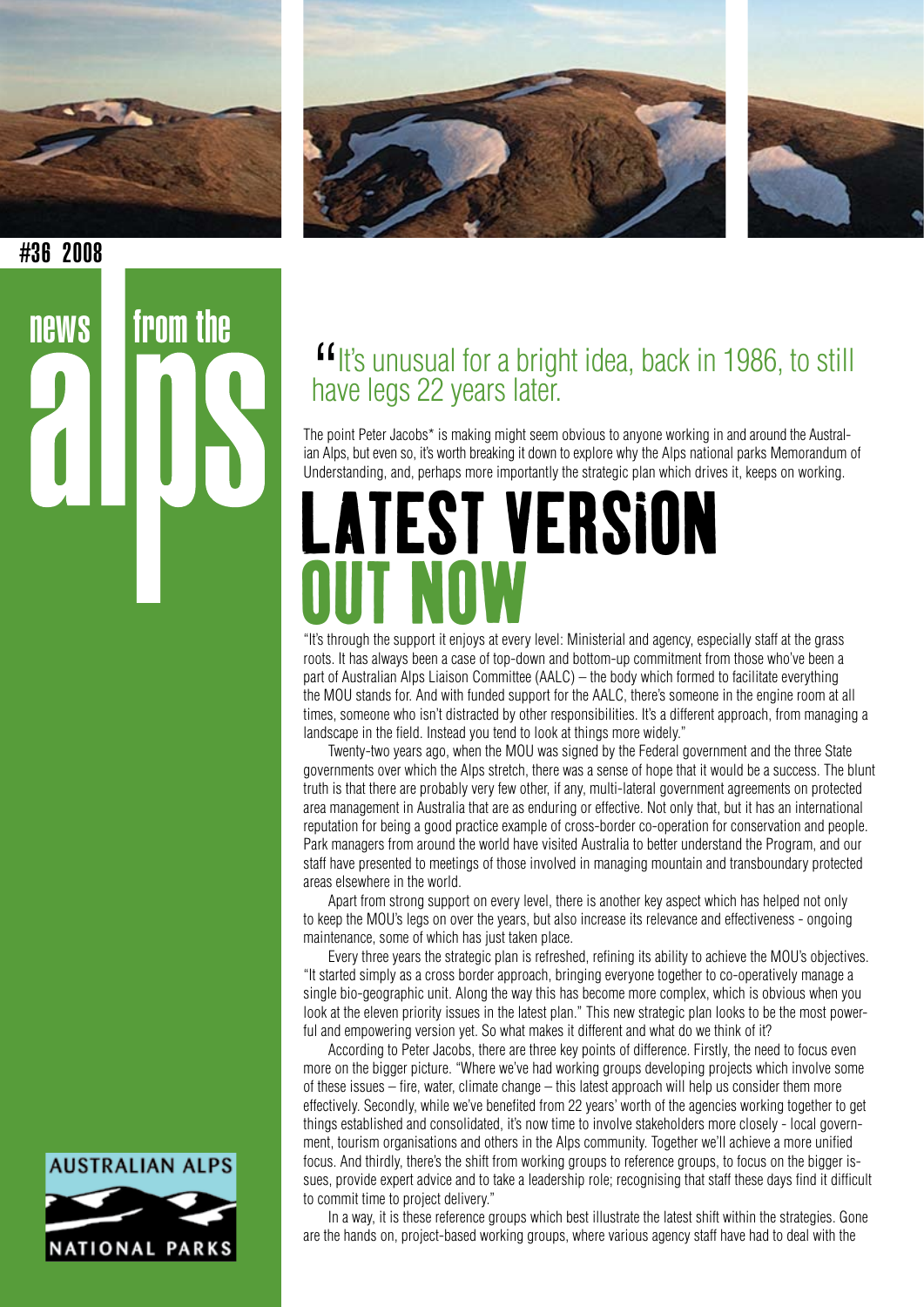Published by Australian Alps national parks, Program Manager and Editor: Rod Atkins. For editorial contributions, or mailing list updates contact Rod, 500 Cotter Road Weston ACT 2611 T: 02 6205 2487. M: 0429 618 308 email Rodney.Atkins@act.gov.au

A big thankyou to those who have made time to be interviewed; and to the photographers for their images. Without this support, *news from the alps* would not be possible

## It's also important to realise that the profile of the Australian Alps is becoming much more significant on a global scale, so it makes Sense to change the way we've been doing things... "<br>
responsibility of their existing roles and the concern over their capacity to deliver within the working<br>
responsibility of their existing roles and the concern over th

For more information about the Alps, including information about the Parks, other publications and news, visit the Australian Alps Web Page. www.australianalps.environment.gov.au

Design and artwork by Tom Sapontsis, editorial support by Elizabeth DeFriest 03 9534 7970. Printed on ISO 14001 Environmental Accredited paper.

In this issue we look at survey work carried out in the Upper Cot-<br>ter River as well as the ongoing race to gather captive husbandry knowledge of the threatened Corroboree frog. There's an in depth look at the importance of international relationships, like those forged between the Alps and Bhutan: and updates on the Australian Alps Walking Track, the Keep Winter Cool campaign and National Landscapes initiative.

...to another issue of news from the alps, a magazine which we aim to fill with a wide range of news and interesting information for all those associated with the Australian Alps.

Most importantly, we explore the anchor-point of the Alps Program itself, taking a timely look at the strategic plan which supports the Memorandum of Understanding signed 22 years ago and still go-<br>ing strong. Take a look at our lead feature and you'll soon appreciate how this latest version of the plan is different - and more effective.

While Peter Galvin\* agrees that the working groups' duties had become demanding - "The new approach does take the onus off a small number of people who have to design and deliver a project which, at times, can be hard to get together and have it implemented" – he is concerned about delivery under the new format. "While it's good to have great reference material, it's no use unless the agency implements it on the ground. The ideal would be to provide the agencies with information which they can easily link to their existing programs and budgets."

And don't forget, if you've come across a great Alps story, it's a simple matter of an email or phone call. We'll do all the hard work – you just have to tell us the story so that others can benefit from and enjoy it.

Happy reading until next time.

### Rod Atkins program manager & editor



responsibility of their existing roles and the concern over their capacity to deliver within the working group. Instead, reference group members are being sought for their knowledge and expertise alone. For example, when looking at the effect climate change may have on alpine weed populations, a reference group will look at it from an Alps-wide perspective, pull in whatever expertise is available and nut out what needs to be done. In other words, it's no longer the group's responsibility to deliver, but rather to offer a suggested methodology to be put out into the field. "This is important, as the group will not be frightened about the how, but rather focus their expertise on what needs to happen. Of course where members of reference groups have the capacity and are willing to get involved in project delivery, that will still be welcomed."

"Looking at what we are doing day to day with our own twelve month action plan, we'd be looking for parallels with what we already have in place, and then incorporate what we're offered to improve things. We all want to work out how to sink our teeth into something in more detail - perhaps the reference groups will give it to us. We'll then be able to take this, discuss it with the expertise in your own agency (some of whom will probably have been part of the reference group) and develop plans based on this."

In some ways this is what has been happening but in a slightly less logical way. Take fire for example. Following recent fire events, each of the state agencies tackled the post fire process independently then gathered to share and disseminate information before reporting back to their own agencies. The new approach will provide, at the outset, an opportunity to share the challenge as well as the input and guidance offered by a new fire-specific reference group. "It's a case of beefing up the Alps Program process, not that things were horribly wrong before this refinement."

Arthur Willis\* has just recently returned to working in the Alps after many years working in other parts of the NSW parks system. He's looking at the revised strategies in the context of staffing numbers, something which affects the ability of many agency staff to deliver day to day. "That a lot has been achieved by the Program already is amazing, but in our particular situation at present, if someone has a great idea in the shower, we just haven't the resources to do it. Yes, everyone wants more information and the new reference groups might be building a body of it, but the reality is there are fewer people to get out there and do things."

Looking at the other key strategies, Arthur supports the need for greater consistency and cohesive identity – "We need to get the community to understand what it's all about"; he believes World Heritage Listing is vital – "especially if it helps raise the profile of the Alps as a bio-region"; and feels that an expanded gathering of experts for the reference groups is important. "It will be interesting to take it all on board; it'll be helpful to learn where to network to find the information we need."

Monica Muranyi believes the latest version of the strategic plan is quite different to what's been done before. She also believes this fresh new approach and direction reflects the dynamic changes facing the Alps and its land managers.

"Over the last 20 years, we've changed how we go about managing the parks. Rangers are busier than ever juggling their work loads while dealing with events such as fires and floods. As a result, we have less time to devote to the Alps projects. Over the last 22 years people passionate about the Alps have joined the working groups and then, sooner or later, they burn out and move on. The new strategies have addressed this - by changing the working groups to reference groups. Previously working group members would need to deliver every aspect of the project, however the new reference groups won't necessarily be as labour intensive, and this will give greater scope to tackle the big ticket issues such as climate change, fire management & water."

"It's also important to realise that the profile of the Australian Alps is becoming much more significant on a global scale, so it makes sense to change the way we've been doing things. We can get more input and advice from the greater pool of knowledge on Alps issues - after all, the efforts we make should be the best we can possibly do to leave a legacy for future generations."

Having said that, Monica agrees that the challenge will be to take this global support along with the recommendations of these reference groups and get them into action on the ground.

"It's about knowing what you want to achieve, and determining the steps to do it. It's about bringing our partnerships to the forefront as no project will succeed without them. It's about understanding what is already in place to ensure continuity of purpose."

**1** Aboriginal Peoples' Involvement - acknowledging the contribution of, and encourage further leadership by, Indigenous people in the co-operative management of the Alps.

**2** Climate Change and Adaptation - supporting increased scientific research on the effects of climate change on the natural values of the Alps, enabling effective adaptive management, and leading to the development of appropriate programs - particularly in regard to impacts on biodiversity, fire management, catchment protection and tourism.

**3** Community Awareness - enhancing community awareness of the Alps' significant values and the advantages of co-operative management, with expanded communication to a wider external audience.

**4** Fire - developing improved approaches to understanding fire regimes and their management, particularly under the influence of climate change. **5** Invasive Species - diminishing the impact of invasive species on natural systems, including consideration of climate change effects.

**6** National Tourism issues and National Landscapes – managing the tourism values of the mountain landscapes to recognise it as a unique national and international destination of great importance to the regional economy; incorporating the Commonwealth's initiative, National Landscapes, into the program.

**7** One Alps Landscape: one park in name, not law - recognising that the three States will manage the conservation reserves of the Australian Alps as though they were a single national park with complementary legislation, complementary management plans, seamless promotion and marketing and respect for the cultural heritage of the **Alps** 

**8** Recreational Patterns - developing a better understanding of trends in recreational patterns and use including how climate change will affect this. **9** Science / Management linkage promulgation of the results of scientific research to assist managers to make evidence-based decisions. **10** Stakeholder and Community Engagement and Partnerships – formalising partnerships with neighbouring and local communities to enhance the conservation of natural and cultural values, recognising that the mountain landscapes exist at a regional scale and extend beyond the park. **11 Water and Catchments – restor**ing damaged mountain catchments

and managing them to maximise the potential for natural mountain systems to store and release water from the vitally important Alps catchments, with consideration of the effects of climate change.



## THE NEW REFERENCE GROUPS

## THE PRIORITIES - FOR THE NEXT THREE YEARS \*

Replacing the working groups with the new reference groups is based on a simple philosophy. It's about mixing specialist with on-the-ground expertise. Add to this an improved connection with the Alps Operational Group (the group of field managers whose role is to maintain an overview and direction for the Program) and you have a solid recipe for success. The new reference groups are:

**Climate Change.** Contemporary approaches to planning; responding and adapting to climate change; determining needs and mechanisms for further research.

**Cultural Heritage.** Improved understanding of and respect for the Aboriginal and historic cultural heritage values including sites, places and landscapes; incorporating these values into effective conservation and management programs; identifying and promoting opportunities for the involvement of Indigenous people in the management of the parks.

**Natural Resource Management.** Taking a contemporary approach to pest plant and animal species management, through supporting best-practice principles for research, identification and control and, where possible, eradication, of new outbreaks and species, and appropriate responses to pest species problems exacerbated by climate change; similarly with fire management in ways that are compatible with conservation, research, planning and control, and appropriate responses to fire problems exacerbated by climate change.

**Stakeholder Engagement and Communication.** Ensuring stakeholders from all relevant groups and interests are aware of, and have access to information about the unique mountain landscapes and catchments; the natural and cultural values of the parks; the actions and behaviour needed to protect these values; and the objectives and achievements of the co-operative management program. Above all encourage them to be appropriately involved in achieving these objectives.

**Visitor Experiences and Marketing.** Presenting the superlative and unique Australian Alps visitor experiences identified through the Brand Australia National Landscapes Initiative, and implement contemporary approaches to sustainable visitor management in mountain

protected areas.

**Water and Catchments.** Implementing contemporary approaches to management and restoration of catchments in mountain protected areas; through supporting good practice philosophy and principles for sustainable use and minimal catchment impact, to yield sustained supplies of high quality water both for uses external to the protected areas such as irrigation and domestic consumption, but also for flow regimes to sustain ecosystems dependent on water both within the Alps and downstream.

\* Peter Jacobs is Chief Ranger, Alps with Parks Victoria and Convenor of the Australian Alps Liaison Committee. Peter Galvin is a District Manager in ACT Parks, Conservation and Lands. Arthur Willis is Area Manager, Alpine, Snowy Mountains Region, NSW NPWS and Monica Muranyi is a Senior Ranger in ACT Parks, Conservation and Lands

**Climate change research on the Bogong High Plains. Climate change is one of the key areas of focus under the new Alps Strategic Plan.**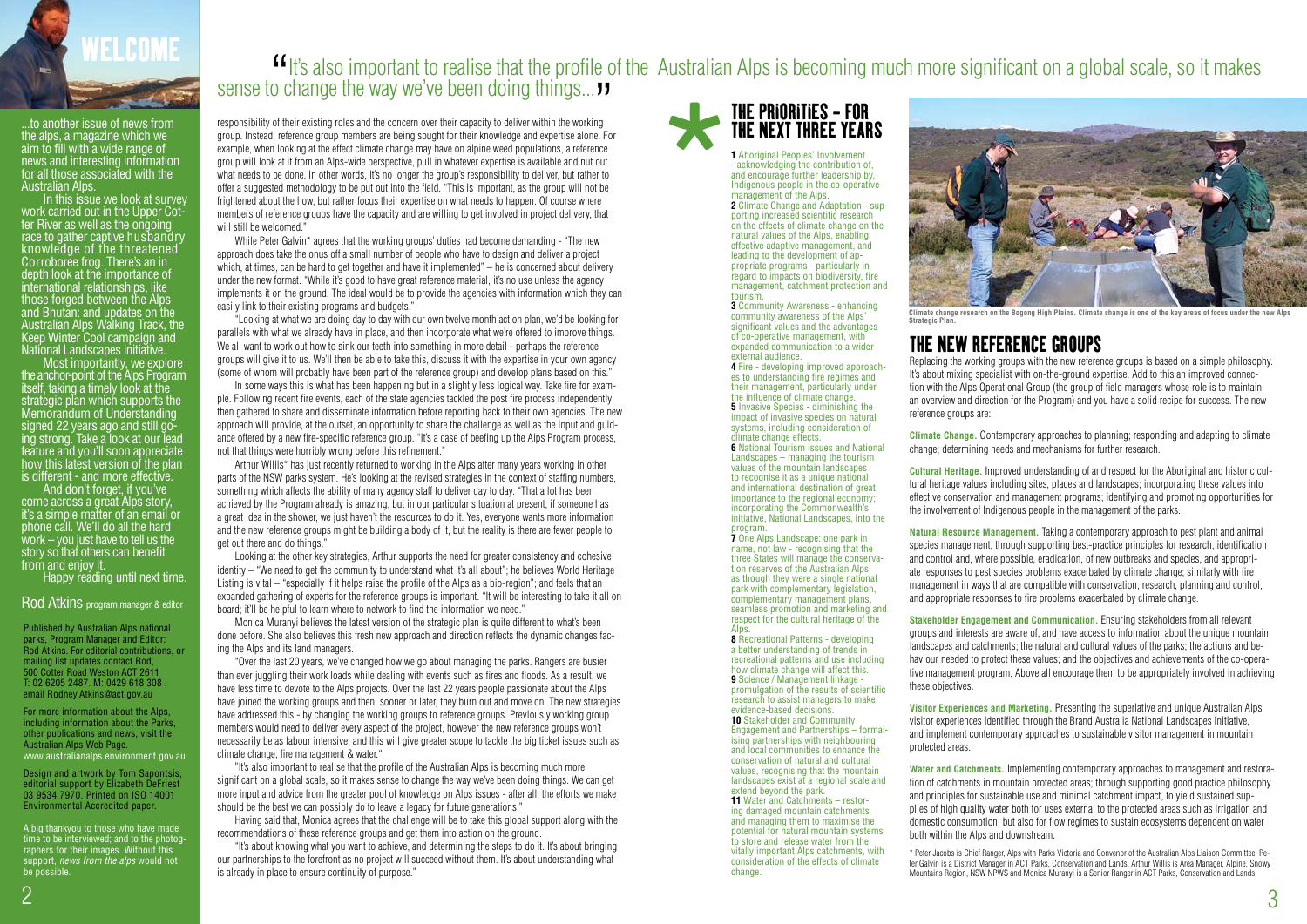If you didn't know what was really going on, you might think that a couple of blokes wading around the upper sections of the Cotter River were just there to have a good time. Of course they do have a good time, but these aquatic ecologists don the waders as Ben Broadhurst explains, to "try and make a difference.





 Over the last two summer seasons, Ben, together with Jason Thiem, Rhian Clear and project leader Brendan Ebner, (as part of a larger National Action Plan for Salinity and Water Quality funded project aimed at determining responses of large biota to environmental flow releases), have been surveying sections of the Cotter focusing on large riparian fauna - those that depend on a water course to complete a large part of their life cycle. And while data like this is always valuable, this study has a sense of urgency about it, given plans in 2011 to increase the capacity of Cotter Reservoir to meet Canberra's water needs. The new reservoir will take up a significant part of the river between the dam and a road crossing five kilometres upstream, reducing and isolating river access for the only remaining self-sustaining population of Macquarie perch (*Macquaria australasica*) in the ACT, but it's not all grim news...

"As part of the surveys we collected data around a rock-ramp fishway built at the point of the road crossing. Basically we wanted to see if Macquarie perch are using the fish-way to gain access up stream. And they are."

Methods used to survey fish include electrofishing (armed with a battery in a backpack and a pair of waders) and fyke netting; and bait trapping to target spiny crayfish (*Euastacus* spp.). "There are limitations associated with each method so we make use of the best combination." Platypus are picked up in the funnels of the Fyke net (a wing set across the stream that directs fish and sometimes other fauna into a funnelled net) and frog call recorders are set at each location. We were all very excited. Our management intervention has produced results... "<br>Methods used to survey fish include electrofishing (armed with a battery in a backpack and a pair of waders) and fyke nett<br>and bait trapping t

Not only were fish detected above the road, but in the time between the first and second field visits, they've moved further upstream. "We sample the river at three kilometre intervals, and it seems the need for habitat has encouraged them to leap further each year. We were all very excited – our management intervention has produced results."

Apart from confirming that Macquarie perch use the fishway, the survey has produced other valuable information, some good and some not so good: an increase in sedimentation has slowed the flow sufficiently to create habitats more suited to exotic species (goldfish, mosquito fish and oriental weatherloach) that were previously confined to Cotter Reservoir. Post 2003 bush fire sediment has also filled in the rocky habitat of the two-spined blackfish (*Gadopsis bispinosus*) in the Cotter's lower end, forcing the species to move upstream. In the upper sections of the Cotter River (where the influence of people on the catchment is less), fish communities are in better shape and are somewhat as they were before the fires.

But anyone living or working in the Alps knows of the tradeoffs between human use and human impact on the environment. In this case, aquatic ecologists have been studying the direct and indirect effects of fire, drought, dams, road crossing and catchment use (in the case of forestry) on the river. What they discover will be used to inform the release of environmental flows (water released from dams) in the Cotter River catchment, and to restore and maintain fish habitat. Important ongoing goals include ensuring there is enough water to enable Macquarie perch spawning migrations and flushing sediment to maintain rocky habitat for threatened two-spined blackfish.

# DATA DOES MAKE A DIFFERENCE

When Prasan Sharp, a then third year student of the University of Western Sydney, walked out onto the 2005 snow fields with her clipboard in hand, she had no sense that she would find such a willing group to be surveyed.

In a way this small fact hinted at the results she would present at the study's end – that 77% of respondents expressed concern about the future of snow-based activities as a result of climate change; and that 90% believed community actions and information campaigns could help.





## PEOPLE KNOW CC=LESS SNOW

...among them parks people from the ACT and NSW, members from the Canberra Alpine Club who played an integral part, and the students and lecturer from the University of South Australia's School of Architecture and Design. The morning tea (with home made jam and scones) preceded speeches which were followed by a sausage sizzle.

This was the perfect means of marking a wonderful outcome following the loss of the Mt Franklin Chalet to bush fires in 2002-03. In her speech to officially open the new Franklin Shelter in the Brindabellas, Karin MacDonald, MLA for Brindabella, acknowledged all those who had been connected with the former Chalet and spoke of the wonderful partnership which produced the new shelter. Designed and built by students under the guidance of lecturer, David Morris (brother of Bernard Morris, Ranger-in-charge, Namadgi National Park), the winning design was produced by student Alex McCarthy. To those who visit the shelter, it's obvious a tremendous amount of thought went into the design, from the brief which defined many uses, through to the way the building helps people appreciate the site itself. First and foremost it is a shelter, but it is also an interpretive centre and, when necessary, it will provide park managers and emergency services personnel with a base to conduct search and rescue operations or act as a forward command post in the event of future bushfires.

But perhaps most significantly, the roof and leaning rail form a subtle partnership to seduce visitors to pause and look out and up towards Mt Franklin.

GREAT PEOPLE PRODUCE GOOD PROJECTS

"The snow fall was very bad that year, which may have worked to my benefit. People were asking themselves. "Where is the snow?" I thought people wouldn't care about global warming, however they do and so they were very interested in answering my questions."

The survey's aim was to gauge perceptions of climate change, the focus being on ski resorts and alpine ecosystems. Most importantly, it collected data on what people do or would be prepared to do to off-set their own energy consumption and hence reduce green-house emissions. "People are aware of the impact they have – they are prepared to turn off the lights, to recycle, to spend less time in the shower. What they didn't understand was why, if climate change was so serious, that the government wasn't doing more about this issue."

Over 500 surveys were collected, 30 per cent being conducted face to face. Those interviewed included local residents, visitors, staff and the CEOs of the ski fields in the Kosciuszko National Park. Prasan initiated the study, and Dave Woods, Environmental Liaison officer Resorts Section supervised the project which sits within the aims and objectives of the ongoing Keep Winter Cool campaign launched in the 2006 winter season.

The fact that Prasan collected so many responses reflects her determination to do something. "I was worked up because I know the potential impact – not in my lifetime but in my children's. I believe climate change is a very, very slow death."

For more detailed information on results, contact David Woods, Environmental Liaison Officer, Department of Environment and Climate Change on (02) 64505 616.

Great days are always worth reporting about, and this was one of them. The weather was beautiful, and the faces who gathered<br>to mark the end of a wonderful project hailed from all over...

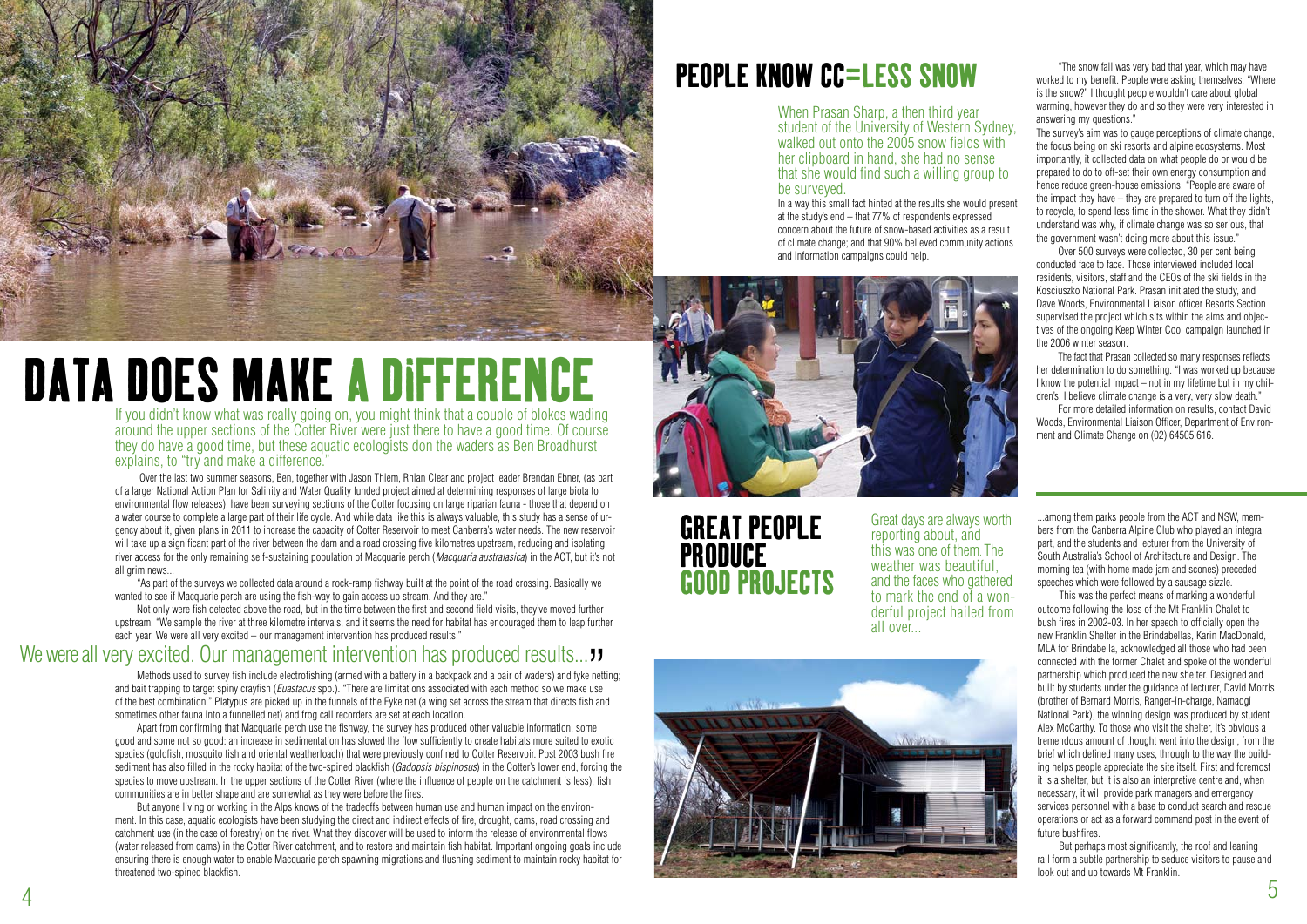### from Victoria:

Work has begun on the Hotham to Dinner Plain Multi-purpose Trail (a partnership project between the Alpine Shire, Mount Hotham Resort Management Board and Parks Victoria). Once completed, it will link Mount Hotham Resort with Dinner Plain Village (approx 12km) traversing the Alpine National Park in between offering walking and cycling access in the summer and cross-country skiing in winter. Stage One, Dinner Plain to JB Plain, is being implemented this season with the remainder to be constructed following winter.

Managing the cultural values linked to the alpine huts continues: the Roper's Hut rebuild following the 2003 fires will be completed by the end May, thanks to the efforts of the North-East Freemasons Task Force and members of the Victorian High Country Huts Association, Parks Victoria staff and members of the Roper family. Similarly, Bluff Hut will soon be completed, while planning has commenced for the rebuild of Weston's Hut in the West Kiewa Valley and Ritchie's Hut in the Howqua Valley.

The Bogong High Plains looked spectacular this summer, prolific growth, fantastic wildflower displays and good summer rains. Sealing of the Bogong High Plains Road has begun in accordance with the highest environmental engineering standards, and volunteers from Bushwalking Victoria and the Victorian National Parks Association have assisted Parks Victoria staff with removal of both willow and grazing fencing on the Bogong High Plains - thousands of Grey Sallow Willow (*Salix cinerea*) have been hand-pulled or poisoned and approx 6kms of fences removed. Members of the Land Rover Owners Club Mobile Landcare Group have also assisted with hut clean ups and rubbish removal on the Bogong High Plains.

Thick post-fire regrowth and a good growing season have meant a lot of hard work for crews working to clear walking tracks. Tens of kilometres of track, on Mount Bogong and Mount Feathertop along with parts of the Australian Alps Walking Track, have been cleared using brush-cutters, chainsaws and rake-hoes over many weeks.

As for weeds, thanks to the efforts of contractors, Parks Victoria Staff and volunteers, the control and survey program for orange and King Devil Hawkweed (*Hieracium spp*) has been a success with many new infestations found and treated and few seeded plants found. This program is now at a critical stage where every effort needs to be focused on detection and control before these highly invasive plants take off across the high plains and beyond.

A new walking track (due to open next spring) to Fainter Falls on the Pretty Valley branch of the East Kiewa River is nearing completion. The 700 metre long walking track will provide fantastic views of the River and Falls and complement the recreational opportunities close to Mt Beauty and as part of the touring route for the Bogong High Plains Road. The project has been community driven and funded through Regional Development Victoria and managed as a partnership with the Alpine Shire, Parks Victoria, and the Mt Beauty Chamber of Commerce.



Post fire activity continues around Mt Buffalo. Assessment of the built assets is now complete and planning has begun to prioritise and schedule works. Both Grant's and Bryce's toilets have been completed while work is in progress on the Pinnacles facility. Walking track clearing and the reinstating of various signs, lookouts and visitor facilities is also continuing.

Restoration of PV drainage on 80% of Mansfield and 50% of Heyfield roads is complete; contracts have been awarded for Kelly Lane, Dingo Hill, Moroka River & Wonnangatta River bridges and or culverts; the Wabonga and Paradise Falls bridges are complete; the key walking tracks to Powers Lookout, Paradise Falls, Mt Skene, Bryce's Gorge and Mt Koonika have all been reopened including sections the Australian Alps Walking Track.

As part of the Indigenous Post Fire Program, the Project Management Committee met with both the Project Reference Group and representatives from the Victorian Alps Indigenous Reference Group in February to recommend those areas to be surveyed and finalise arrangements. The successful contractor and project manager have completed the first stage which has involved desktop assessment, engagement with Indigenous communities and establishing a survey schedule. Survey fieldwork began in April.

Rangers assisted by volunteers from the Friends of Baw Baw National Park and members of the Strzelecki Bushwalking Club have just completed major clearing works to a 15klm section of the Australian Alps Walking Track. This popular section of track on the remote Baw Baw Plateau hasn't been cleared of scrub for over 20 years and volunteers contributed over 340 hours to this project, including two weekend camp outs and the use of a helicopter to fly crews and equipment into the more remote sections. The first 30km section of the Track - from Walhalla to St Phillack (Baw Baw Village area) - has been cleared, repaired and upgraded, work that has involved sign installation, drainage, bridge repairs, track resurfacing, track widening and vegetation clearing.

The Willow (*Salix cinerea*) control program continues. Following on from last season's achievement (993 willows treated at 301 locations), work is about to begin on this year's program, specifically targeting another 60 willows across the Baw Baw Plateau.

Work has commenced on the re-development of the Aberfeldy River Campground in Baw Baw National Park, following the devastating fires and floods of 2007. Facilities will be implemented over the coming months at a cost of approximately \$150,000.

Joel Deenen has just joined the Latrobe team as a Field Services Officer based at Traralgon, assisting other Latrobe staff to implement and maintain park programs in Baw Baw National Park and playing a key role in winter management activities at St Gwinear.

The Hon.Tim Holding, Minister for Tourism and Major Events, launched The Great Walhalla Alpine Trail at East Tyers Campground in Baw Baw National Park in January. The Trail, a

<sup>6</sup> <sup>7</sup> THE AROUND ALPS two day guided walk through Baw Baw National Park and the Walhalla Historic Area (both Parks Victoria managed areas) is between Australia and the land-locked Himalayan country of run in partnership between the Mount Baw Baw Alpine Resort and Walhalla's Star Hotel. This fully guided walk is aimed at the international tourist market and has been extensively promoted in Europe, Asia and the U.S. Not only will it raise Parks Dukpa. An agreement of Friendship and Cooperation between Victoria's profile but it is a working example of a collaborative the Royal Government of Bhutan Department of Forests, development of successful local tourism product. Lisa Corbyn has said the close conservation relationship Bhutan has been strengthened by the visit to Australia by the Hon Secretary, Ministry of Agriculture, Dasho Sherub Gyaltshen and the Director of the Department of Forests, Karma Nature Conservation Division and the NSW Department of Environment and Climate Change Parks and Wildlife Group was signed in Bhutan late last year. (For more on this, see page  $16.$ )

## from New South Wales:

There's been a lot of interest in the building of 'Australia's Highest Dunny' at Rawson's Pass. While the official opening will be at a date still to be set in spring, in March the Channel 10 weatherman Tim Bailey broadcast the weather live from Rawson's Pass. The publicity was invaluable as always: a special thanks goes to NPWS Snowy Mountains Tourism Manager Steve Redden.

The opening of Paton's and Delaney's Huts have been extremely well-received with hundreds attending the openings Asset Protection Zones. The strategy also sets out key areas, in April. Mountain families have been reconnected during the rebuilding of these historic huts that were burnt down during the 2003 fires. Jean Woodhouse from Wagga, who attended the opening of Delaney's Hut, remembers camping outside the old hut with her father Leigh Chalker during the 1950s when her family held the leasehold and Jean would help muster the sheep. Seven more huts are scheduled to be rebuilt with works to begin once again next spring.

Two visiting government officials from the country of Bhutan graced Australia's shores in January and were most welcome visitors to Kosciuszko National Park. The Director General of the NSW Department of Environment and Climate Change,

As expected, the draft Kosciuszko Wild Horse Management Plan which was put on display by the NSW National Parks and Wildlife Service last year has generated a lot of discussion. The plan does not aim to remove all the horses from the park, but only control numbers. The best way to do this is allowed Orange Hawkweed to spread rapidly NPWS staff are being defined through public consultation. Submissions have now hopeful that the ideal weed germinating season experinow been taken on board with the final plan to be released soon. enced this summer has allowed all potential seed and plant

A quiet fire season was welcomed by the NPWS, which has been was working hard to finalise its draft Fire Management Strategy for Kosciuszko National Park. The Strategy went on public exhibition in March to gather feedback. NPWS Southern Director Alistair Henchman defined one of the main objectives of all NPWS fire management strategies as the protection of life and property. He said the strategy included a number of new initiatives including the determination of classed as Strategic Fire Advantage Zones where overall fuel hazard will be regularly monitored and appropriate fuel management programs will be implemented.

Since the discovery of orange hawkweed in Kosciuszko National Park in 2004 NSW National Parks and Wildlife Service scientists have been working to stop the threat it poses to Alpine Grasslands in mainland Australia. It was first thought that the plant was introduced by walkers from New Zealand or Tasmania, however it is now thought the infestation may be up to 50 years old, originating from the Snowy Mountains construction site and village at Ogilvie's Creek. While the 2003 fires created a significant grassland disturbance that sites to be discovered. A detailed recording process now being undertaken will allow all known sites to be rapidly and easily relocated and checked and it's hoped this weed can be contained although extensive site monitoring will be needed for years to come.

**Rebuilt and opened Delaney's Hut.**

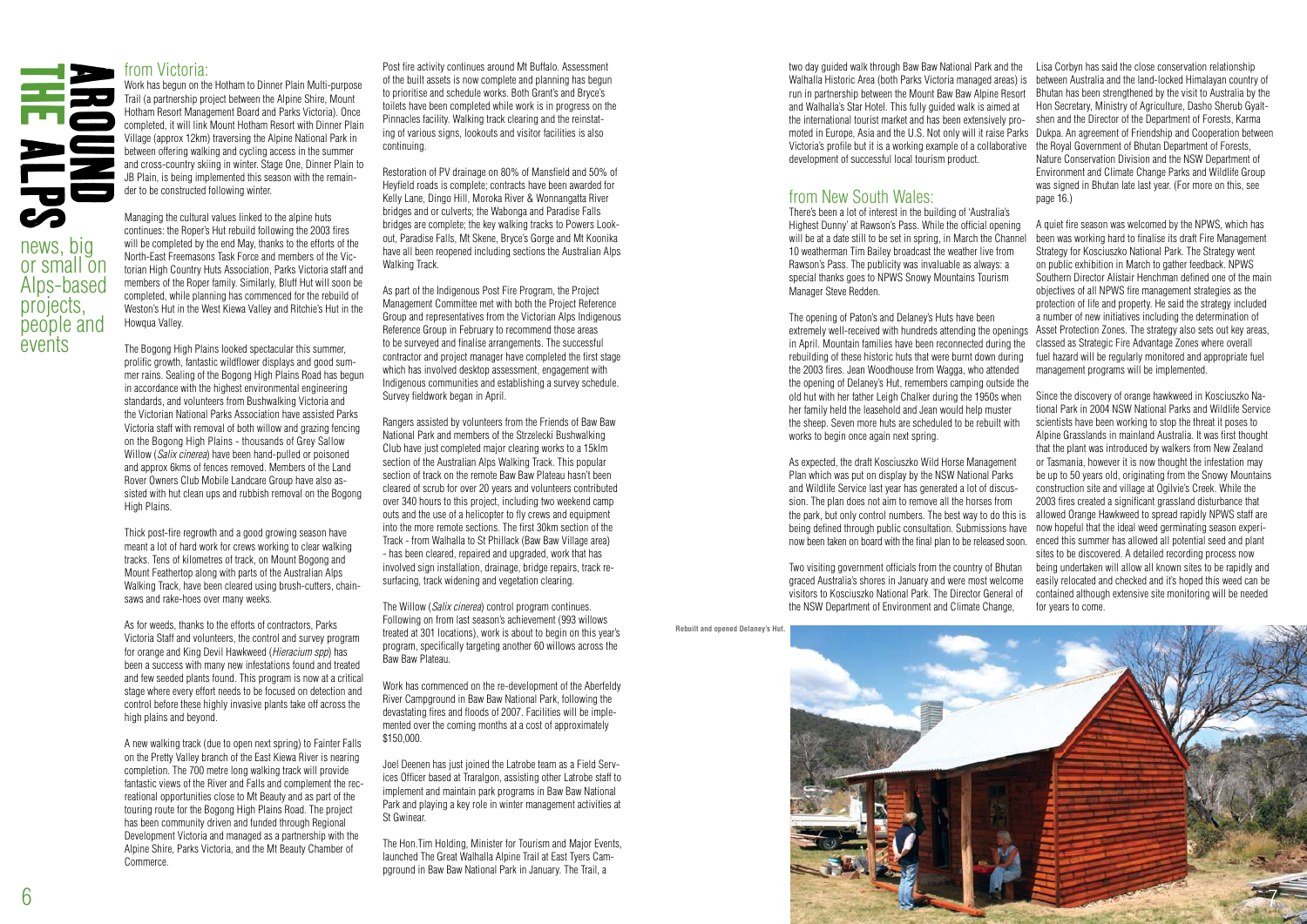from the Australian Capital Territory:

The most exciting news from the ACT must be the finding of an Eastern Pygmy Possum in Namadgi National Park in early March. Staff were surprised to catch a female Eastern Pygmy Possum, (listed as vulnerable in NSW), while carrying out a small mammal trapping project in the Orroral Valley. The possum, caught in an Elliot trap set to catch antechinus and native rats, is the first recorded in the park for 16 years and only the fifth one ever found in Namadgi. The find is an indication that Namadgi is on the road to recovery following the devastating fires of 2003 that burnt 90% of the Park.

This year's ACT National Parks photographic competition took the theme Namadgi Through Your Eyes. Over a hundred photos were entered and the result displayed in the recently completed, and highly adaptable Visitor Centre. Visitation increased to view the final collection which included images taken by staff members Andrew Morrisson and Dave Whitefield.

The Hon.Peter Garrett, Federal Minister for the Environment and member of the Australian Alps national parks Ministerial Council, visited Namadgi National Park in April where, surrounded by media at the Visitor Centre, he announced a significant funding boost to Australia's National Reserve System through the Caring for our Country initiative. The Reserve System is one of the six priority areas for national investment through the initiative and has been highlighted as a vital tool in the fight to protect our biodiversity from the impacts of climate change.

A simple but effective new display has recently opened at the Tidbinbilla Visitor Centre. It features the endangered Northern Corroboree Frog, giving members of the public an opportunity to view these astonishingly beautiful, and surprisingly tiny creatures. Interpretive materials help to explain their

status, the factors which have contributed to this, and the work currently being carried out at Tidbinbilla and elsewhere to develop informed husbandry skills.

The annual Tidbinbilla Extravaganza, a community festival run by the Community Engagement Unit and staff at Tidbinbilla, has once again been a fantastic success, with this year's focus being the opening of the new Nature Discovery Sanctuary. Hundreds of people flocked to the Extravaganza where many experienced for the first time the upgraded Vet's Centre where the treatment of sick and injured animals is on view and the water-level boardwalk through the wetlands.

> A regular update from more than 100,000 individual protected areas. It has been one Dr Graeme Worboys, of the great land use transformations in the history of humans Vice Chair of IUCN's on Earth, and it has been achieved peacefully\*. The first World Parks Congress was held in 1962 in Seattle Washington, and by the second, held in Yellowstone National Park in 1972, there were 1823 national parks worldwide reserving 217 million hectares. By the fifth World Parks Congress in 2003, more than 11.5% of the surface of Earth had been reserved as protected areas which included

More community members, this time those who had lived or who have family connections with two homesteads repaired and upgraded following the fires, gathered at the opening of Rock Valley and Nil Desperandum. Chief Minister, and member of the Australian Alps national parks Ministerial Council, Jon Stanhope, officiated on the day which acknowledges the cultural value embodied in these homes.

> Many Australian Alps sarily comes with a land use concept which works for a great The World Parks Congresses have helped to achieve this. They've had agenda setting roles and they've helped with the transparent debates and policy development that necesmajority of nations. International Conventions such as the Convention on Biological Diversity recognise well managed protected areas as one of the principal tools for conserving biodiversity. Such recognition has brought with it an action plan (and international funding) for establishing and effectively managing protected areas, and the action plan was one of the substantive products arising from the 2003 Congress. How does this relate to mountains? Well, specific

Dave Whitfield continues to work extremely hard restoring and monitoring Namadgi's spectacular Sphagnum bogs and key to the success so far has been the ongoing vertebrate pest management. The annual pig program, horse monitoring program, and rabbit surveys are all high priority for Namadgi staff. And as expected, weed management is ongoing with an encouraging reduction of nodding thistle and St John's wort over the past three years.

In people news, Sharon Lane, a former Alps working group member whose background is interpretation, has been appointed to the position in which she has been acting for some time of Manager of Research and Planning with Parks, Conservation and Lands. And Namadgi welcomes three new rangers to the ranks - Louisa Roberts, Mitch Jankuloski and Andrew Morrison.

Menter we believe the method from the next Consume Worker (see the set of the method by Plan has been used by Were a determined and perspecting and perspective the method of the first Congress are in the More of the method

World Commission on Protected Areas (Mountains Biome). staff and supporters are members the IUCN WCPA Mountains Biome - a network of technical, scientific and policy experts dealing with mountain protected areas globally.



Whether we believe it or not, five years have passed since the 2003 Durban World Parks Congress and we are just five years from the next Congress. This half-way point has traditionally been used by WCPA to assess how well the Congress Action Plan has been implemented and to commence preparations for the next Congress. So, as I prepare this report, I'm also preparing and packing for my departure to Cape Town South Africa for an IUCN Steering Committee. Later in the week, I'll attend the 'Durban plus 5' meeting along with many other WCPA international representatives.

So why is this meeting important? The ten yearly World Park Congresses play a pivotal role for protected areas around the world. Historically, they've helped transform a good idea - to permanently safeguard nature and heritage as protected areas - into an internationally recognised land use implemented by more than 188 countries on Earth.

recommendations were developed for mountain areas and

mountain protected areas in 2003. In addition, the work the WCPA Mountains Biome is currently undertaking on landscape scale connectivity conservation in mountains had some of its genesis in Durban. This work responds to a number of issues including the threat of climate change; the need for landscape scale conservation of natural lands that interconnect protected areas (achieving benefits to protected areas beyond boundaries); and the need to work more closely with people and sustainable land use. We will be reviewing our progress for such initiatives in Cape Town.

This work is particularly relevant to the Australian Alps national parks. The Alps Liaison Committee has developed its strategic plan for the period 2008-2011. The Alps Agreement and its implementation are seen as a leading approach internationally, however there are real benefits for the Liaison Committee to consider international mountain protected area management imperatives and how they relate to our Australian Alps. Insights into new and emerging issues: feedback about new management approaches, and opportunities for international leadership roles would emerge from such insights. Potential leadership initiatives (and even partnerships) resulting from such an analysis could be demonstrated at the next (6th) World Parks Congress in 2013 to the benefit of thousands of the world's leading protected area practitioners. The analysis would be a very useful exercise to complete and I'll certainly provide feedback about the Cape Town meeting for the next issue.

\* If you want to explore this topic further, I would recommend that you read IUCN's 2006 book, which also provides a brief summary of the outcomes of the 2003 World Parks Congress. The book is: Lockwood, M., Worboys, G.L. and Kothari, A. (2006). Managing Protected Areas: A global guide. Earthscan. London.

Further details can be obtained from IUCN WCPA's website (http://www.iucn.org/themes/wcpa/); our WCPA Mountains Biome Website (http://mountains-wcpa.org) or by contacting

### A fair amount has been achieved since we last looked in on the Australian Alps' bid to be selected as one of Australia's premier destinations for international 'experience seekers' – a bid that has come through with the goods.

Firstly progress has been made on two fronts with the support of external consultants and funded by Tourism Victoria. And the effort has been worth it - the Australian Alps' bid was declared successful at the Australian Tourism Exchange in

The first audit has produced a report on all that is unique and wonderful about the Alps, a list of products and providers and the experiences they offer. At the same time, another study has gathered input from the Alps community to flesh out the brand itself. As Peter Jacobs (Convenor of the Australian Alps Liaison Committee) explains, "We've identified our potential audiences and we know what experiences we can offer. What's key to all this is that we've identified what's missing." Things like the need for experiences with increased Indigenous content, improved pre-visitor information, and something as basic as better transport links. June. "It's great to see that all the hard work over the last 12 months or so has paid off for the benefit of everyone in the Australian Alps Region. From a park management perspective, it's helped to clearly define what we're offering our visitors. Already it has drawn together the partners who are part of delivering that experience, and given us all a framework to work within."

**a bit of background...**The National Landscapes initiative ignores tenures, land classifications, local, regional or even state borders in it's quest to help develop exceptional and sustainable tourism destinations. Its Reference Group is co-chaired by Tourism Australia and Parks Australia, and its aim is to assess proposals and support the development of Australia's significant destinations for international experience seekers. Other National Landscapes are Kakadu, Australia's Red Centre, the Great Ocean Road, the Flinders Ranges, Australia's Green Cauldron (Mount Warning/Tweed region), Australia's Coastal Wilderness (SE Gippsland/ Merimbula region) and the Greater Blue Mountains.

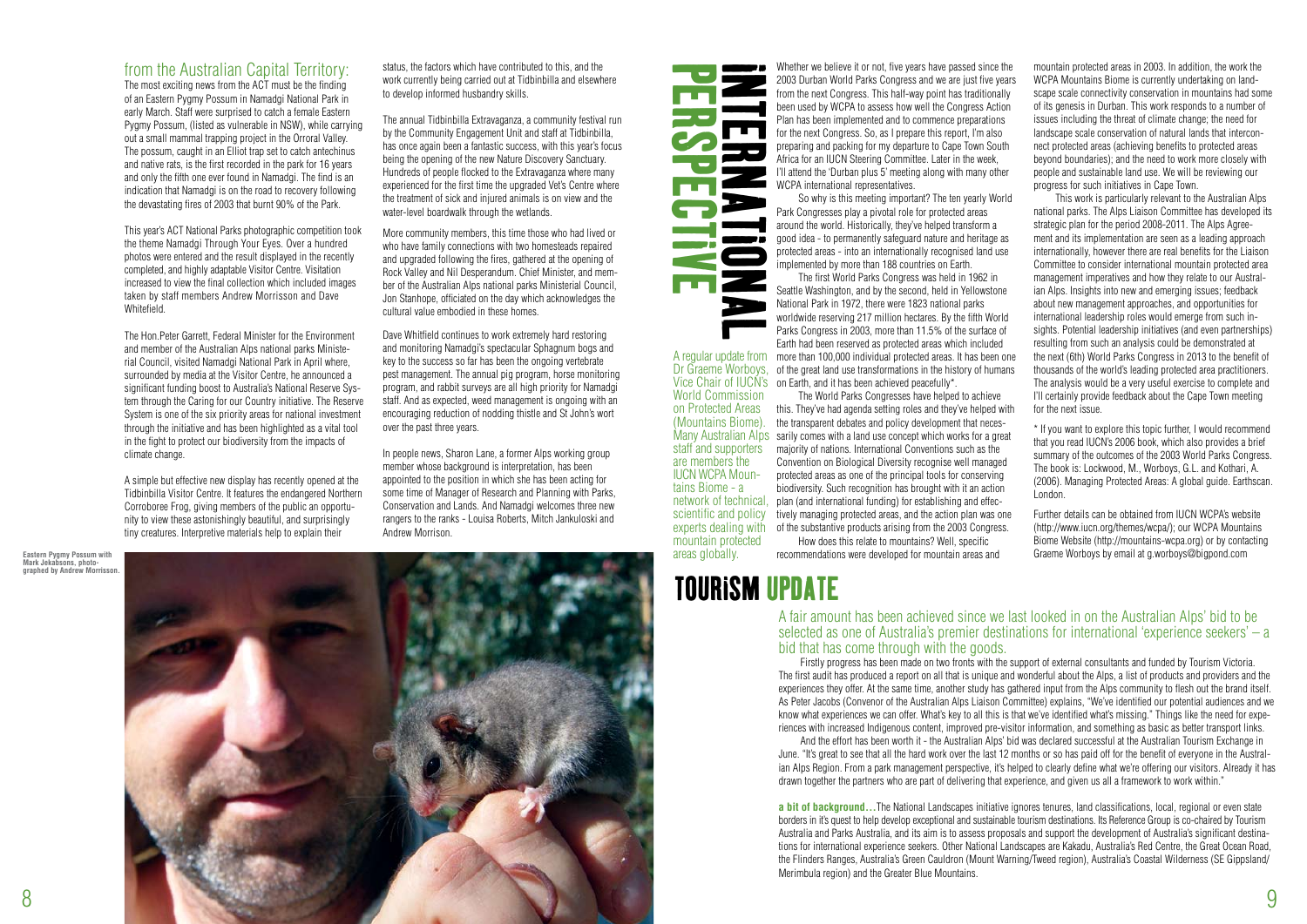Murray, who hails from the ACT's Parks, Conservation and Lands and Dave Hunter whose focus is across the border on populations in Kosciuszko National Park, are both part of the recovery team – a team which extends beyond park and state boundaries to include the Amphibian Research Centre (ARC, Melbourne) and both Melbourne and Taronga Zoos. The team's work – a mix of monitoring and captive husbandry – is in response to a significant drop in population numbers. The projected point of extinction? An estimated five to ten years.

There is plenty to report, some encouraging and some daunting. For anyone not familiar with the story so far, suffice to say that in the days when both the northern and southern species were still considered to be one and the same, their numbers were bountiful. In the era of Ross Pengelly's PhD studies his notes describe them as being virtually everywhere, literally crawling around, even during the day. In fact, he considered them to be the highest vertebrate biomass in the sub-alpine bog ecosystems. Twenty years later another PhD student, Will Osborne, carried out his own observations at Ginini Flats, the largest pristine sphagnum bog on mainland Australia, recording somewhere between 500 and 1000 calling males. By 1996, recorded numbers had fallen to less than 100, and in 2002 only ten.

"That's not to say there are only ten males left in the wild", explains Murray, "but it's indicative of the bigger picture." And the picture is the same for both species. There's no argument that numbers have crashed or that the most significant factor in this is the introduced Amphibian Chytrid Fungus (*Batrachochytrium dendrobatridis*). "The fungus, which is carried by the Common Eastern Froglet initially only affects the mouth parts of the Corroborree tadpoles. However, when they metamorphose into frogs, it spreads to their skin – and

Given populations of both the Southern and Northern Corroboree Frogs<br>
(*Pseudophryne corroboree* and *P. pengilleyi*) are, as Murray Evans puts<br>
it, "perilously low, and with little chance of recovery if left on their own" Given populations of both the Southern and Northern Corroboree Frogs (*Pseudophryne corroboree* and *P. pengilleyi*) are, as Murray Evans puts it, "perilously low, and with little chance of recovery if left on their own", it's probably best not to wait too long between updates on the work being done to prevent extinction.

**good looks:** partly because of its black and yellow good looks, but also because of its plight, Corroborree frogs have been adopted as the emblem of the Australian Zoos - the Year of the Frog. There is evidence that, like other 'showy' frogs elsewhere in the world, their colouring may be a warning to predators that they taste pretty awful. **habitat:** these frogs are confined to the higher elevations, the sub-alpine and alpine areas (around 900 metres) of the Brindabellas (ACT) and the Fiery Ranges (NSW) of the Australian Alps, living in the around the sphagnum moss bogs **breeding:** eggs are laid just at water level in 'terrestrial nests' within the bogs. The presence of water affects the timing - frogs may lay their eggs in summer with the tadpoles overwintering in the pools under ice and snow, or they may produce eggs later in the season to overwinter in the snow covered nests before hatching in the spring melt. **stats:** this alpine species has a slow metabolism which affects the speed which it reaches maturity at around four years when females begin laying sets of only 25 eggs; their estimated life span in the wild is between eight and ten years. **water:** water is everything as its presence appears to be crucial to egg laying and hatching. Rainfall is key to maintaining this, along with snowfall and later snow melt; and a healthy bog environment (unaffected by fire or erosion), where water movement is slowed, is essential. **threats:** damaged habitat and low rain or snowfall do play a role, but it's a supporting one to the main villain, the introduced, skin-melting Chytrid Fungus. the future: there will be none without support in the form of

captive husbandry and breeding – producing enough captive bred frogs to restock wild habitats in the hope they will, over time, develop a resistance to the Fungus.

they're dead." Drought and bush fires have put further strain on already battered populations to produce the present situation.

But no-one has rolled over and called it a done deal – yet. In the ACT, with government and Natural Heritage Trust funding, a program has been established to monitor and collect wild eggs. "We sourced two specially fitted refrigerated shipping containers from the Amphibian Research Centre, which, luckily, were delivered after the 2003 fires came through Tidbinbilla. In each of these we've created artificial quarantined sphagnum bogs, into which we put the eggs. We only collect in good seasons, taking a third from each nest, and by doing this, we've boosted the survival rate from 10 to 90 per cent."

There are now around 1,300 frogs in captivity, some approaching breeding age. "Attempts to breed these frogs in captivity – here at Tidbinbilla, at Taronga or in Melbourne at the ARC or Melbourne Zoo - have as yet been largely unsuccessful. But we're sharing what we're learning and hope that we'll have more success at the frogs mature. If we don't breed successfully we won't be able to maintain our own captive population, we'll not be able to build numbers for release, and we won't be able to boost the wild population's resistance.(See Stop Press opposite)

Following last season's monitoring, one very important and positive result has emerged: a reasonable proportion of the captive reared Southern Corroboree Frogs, released back to the wild in 2006 as four-year-olds, have successfully bred. This is encouraging - it demonstrates that once the captive breeding program has been established, it will be possible to use the progeny to re-establish wild populations.

And the latest update: while male calling numbers are so low it's not possible to collect wild eggs at present, conditions for breeding in the wild have improved.

**Why, Hey Frog?** The story goes someone discovered the call-back response of some frog species when they slammed a car door beside the road and a frog in a ditch called back. Corroborree frogs are among those species which are happy to call out when they hear a loud noise, and armed with this information, scientists were quick to start wandering around the bogs shouting "Hey. Frog!", and waiting for a reply. To give it even more credibility (after all, it does sound a little dodgy) the method even has an official name – it's known as the shout-response technique.





**Above: Rows of 'artificial bogs' in the quarantine facility at Tidbinbilla. Right: ACT Parks Conservation and Lands staff Geoff Underwood and Meg Doepel prepare eggs for the program.** 



**STOP PI**<br>has barely re<br>fertile eggs v<br>of the adult in STOP PRESS Despite the fact that the captive Northern Corroboree Frog population at Tidbinbilla Nature Reserve has barely reached maturity, there has been a surprising development. At the end of the summer breeding season, 180 fertile eggs were discovered in our ten artificial bogs. For the northern corroboree frogs this is a first, with around 20% of the adult females breeding, though as Murray Evans explains, "..we really need to get this proportion much higher both to have enough frogs to maintain the captive population and also to release."

**Southern Corroborree Frog.**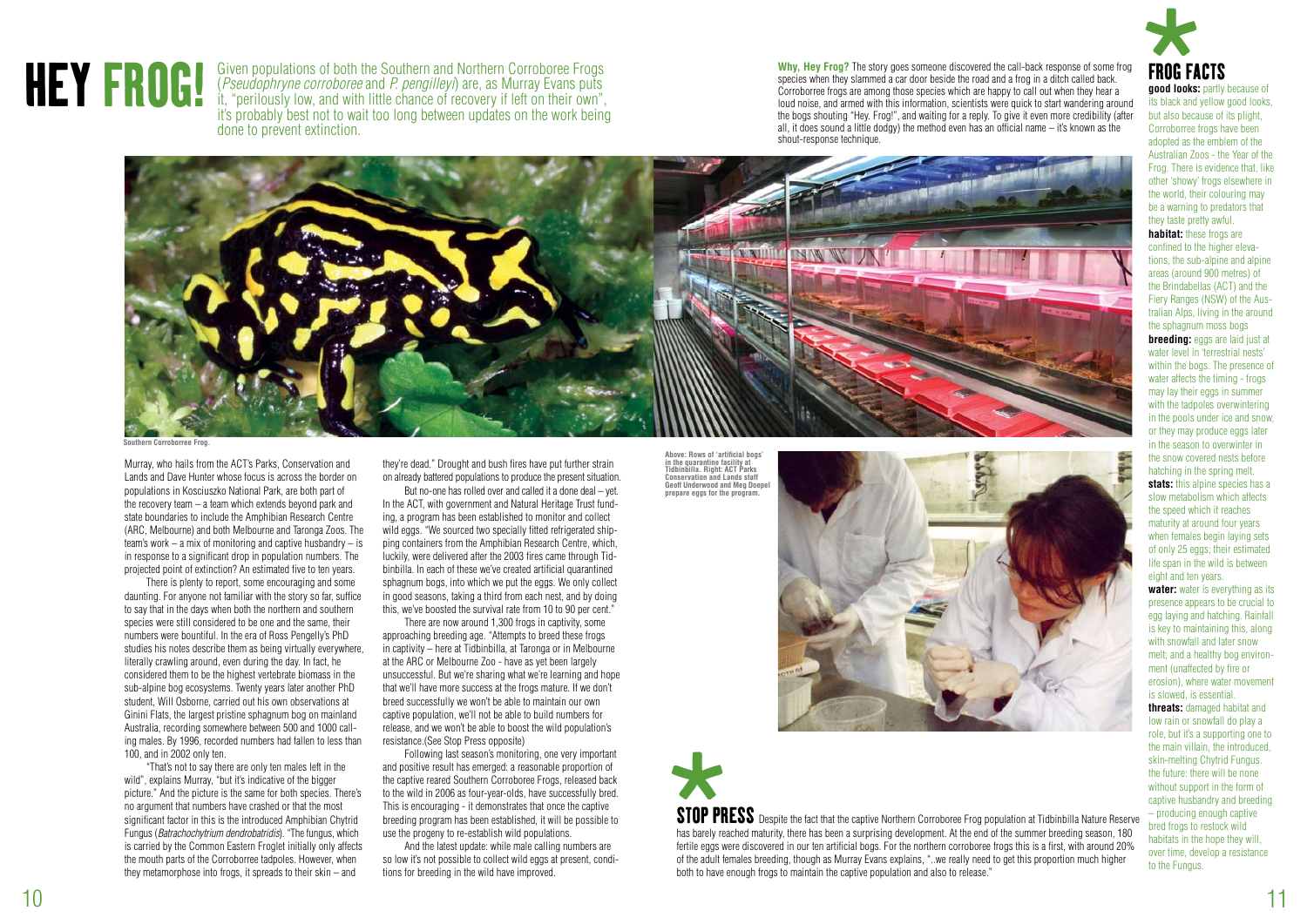

As we near the end of the financial year, many of the projects in the 2007-08 annual program are winding down or have been completed. Others, due to some delays, haven't begun, so will continue well into 2008-09. Here's where it's all at...

## **Capacity Building**

**2006-07 Annual Report** The annual report has been printed and distributed. For a pdf copy contact Rod Atkins – Rodney.Atkins@act.gov.au, 02 6205 2487.

**Latest newsletter** Issue #35 was distributed in December and January; issue #36 out now.

**AAWT Message stick** This project is on hold, waiting for an opportunity to develop it further, possibly post-winter 2008. In the meantime the sticks are making their way from community to community for marking.

**Brochure reprints** The key Alps brochures were revised, printed and distributed in February. Again, contact Rod (see above) to top up stocks.

## **Integrated Landscape Management**

**One Park Welcome to Country signs** The Community Relations Working Group has scoped the project and Neville Byrne is currently working with CRWG members on its implementation**.**

### **Cultural Heritage**

**Indigenous Interpretation Training** This project has been completed with great results thanks to the efforts of the 13 Alps agency staff and trainees who were involved.

**Indigenous Heritage Landscape Assessment Skills Training** A project brief has been prepared which has just recently gone out to potential contractors for quotation.

### **Community Awareness**

**AAWT Trail Head signs** These signs have already been distributed to work centres and some are in the ground. **Fact sheets** The inaugural Wild Dog fact sheet is now complete. The CAWG is currently liaising with other working groups to determine priority subjects for fact sheets to be developed in the coming year.

Says Parks Victoria Ranger, Kev Cosgriff, "Being on the track is a form of experiential learning. Visitors to the Track appreciate the landscape and understand that it's worth protecting. The Track is the means of getting people to great spots, but it also helps them understand what our work is all about."

## **Visitor Recreation and Facilities**

**IUCN Science Management Forum** Held in mid May, the forum generated very positive feedback, especially in terms of its relevance. Speakers included Associate Professor Catherine Pickering and Ms Frances Gertsch of Parks Canada. **National Landscapes 10 great walks 10 great drives** The Visitor Recreation and Facilities Working Group is drafting a

project brief for this project with the intention that the project be done in-house.

**AAWT Strategy Group meeting** Was held in late May with 18 people attending including representatives from bushwalking groups and the National Parks Associations, as well as agency staff. The group did a great job revising the strategic plan for the track and developing a new two year work program.

## **Natural Heritage**

**State of the Catchment Report** The Australian Government Department of Climate Change (DCC) was approached to provide funds for this project; a contract with DCC has just been signed and the project will get underway in 2008-09. **Deer Management Workshop** Following the workshop, conducted in August, we're now preparing the workshop report for publication.

**Feral Horse Impacts** This project is currently underway with a report expected in June.

**Fire Research Group** The Natural Heritage Working Group is currently developing a meeting proposal for this group. **Dogs in Space Project** Due by the end of the financial year, this report looks to contain some very interesting findings if we take a recent presentation by Andrew Claridge to the Natural Heritage Working Group as a guide.

### It's a given - that a track 650 kilometres long, through a wilderness landscape, will be a constant challenge to manage. Just ask the members of the Australian Alps Walking Track Committee, who, as part of their role, work to keep it open to the public.

For all these reasons, a team of rangers, contractors and at times volunteers work to do just that – keep the Track open. Following the 2006-07 fires, sections had to be closed. Initially this was because the 'foot pad' had been lost in the burnt landscape, or because the trees had been damaged to the point where they posed a significant threat through falling. Later, in some areas where regeneration was so dense, walking the track would have involved bushwacking – that's if you could locate the track itself.

Most of the time, work is carried out by each work unit – throughout the Alpine, Baw Baw, Kosciuszko and Namadgi national parks and the sections of state forest in between. Outside of Victoria, in areas which weren't affected by the 2006–07 bush fires, this has meant ongoing maintenance – brush cutting to keep the Track clear of regeneration from the 2002-03 fires.

However, in Victoria, a slightly different approach needed to be taken. "We decided it would be good to step back and focus on the Victorian section of the track as a whole, so we gathered together the rangers from Omeo, Mt Beauty and Mansfield to identify the priority areas and how best to make use of our resources."

Two areas were identified for particular attention – the Razor Viking wilderness area and the Eastern Alps section near Benambra. "Dealing with the remote Eastern Alps section was challenging - the contractors had to walk in carrying brush-cutters and chain saws to deal with Alpine Ash and Hop Scrub regrowth and fire damaged trees." In the Razor Viking section, it was more a case of changing an existing signage protocol. "In this type of remote area, there are only a few signs alerting walkers to the fact that they are entering an area where the trail is not marked – and this is done intentionally so that the sense of wilderness isn't compromised. Given we'd had some issues with walkers becoming lost, we've chosen to install low key track markers." Work was broken down into two main stages – the track was pre-marked and then contractors headed out to carry out work, an estimated eight weeks worth. As well as this, volunteer support from the Land Rover Owners Club of Victoria helped to set up many of the trail markers – a new version of the standard format but fabricated out of recycled plastic. "We're trialling the posts in what is a harsh environment because we like to implement the sustainable practices that we preach. They're proving a success so it's likely we'll roll them out over time as posts need to be replaced."

It's only taken eight months to get the Track open again, and in the meantime, those sections which weren't closed have been in use and enjoyed. "We only get a dozen or so inquiries each year for people wanting to walk the entire Track – the majority of visitors do it a section at a time."

Anyone planning to take the walk, or part thereof, is advised to visit www.australianalps.environment.gov.au where they have general information and contact details for the relevant parks services.

# THE WORK BEHIND THE WALK

**L: Mike Dower in the Razor Viking wilderness area. R: Aaron Knight clearing the path after brush cutting.**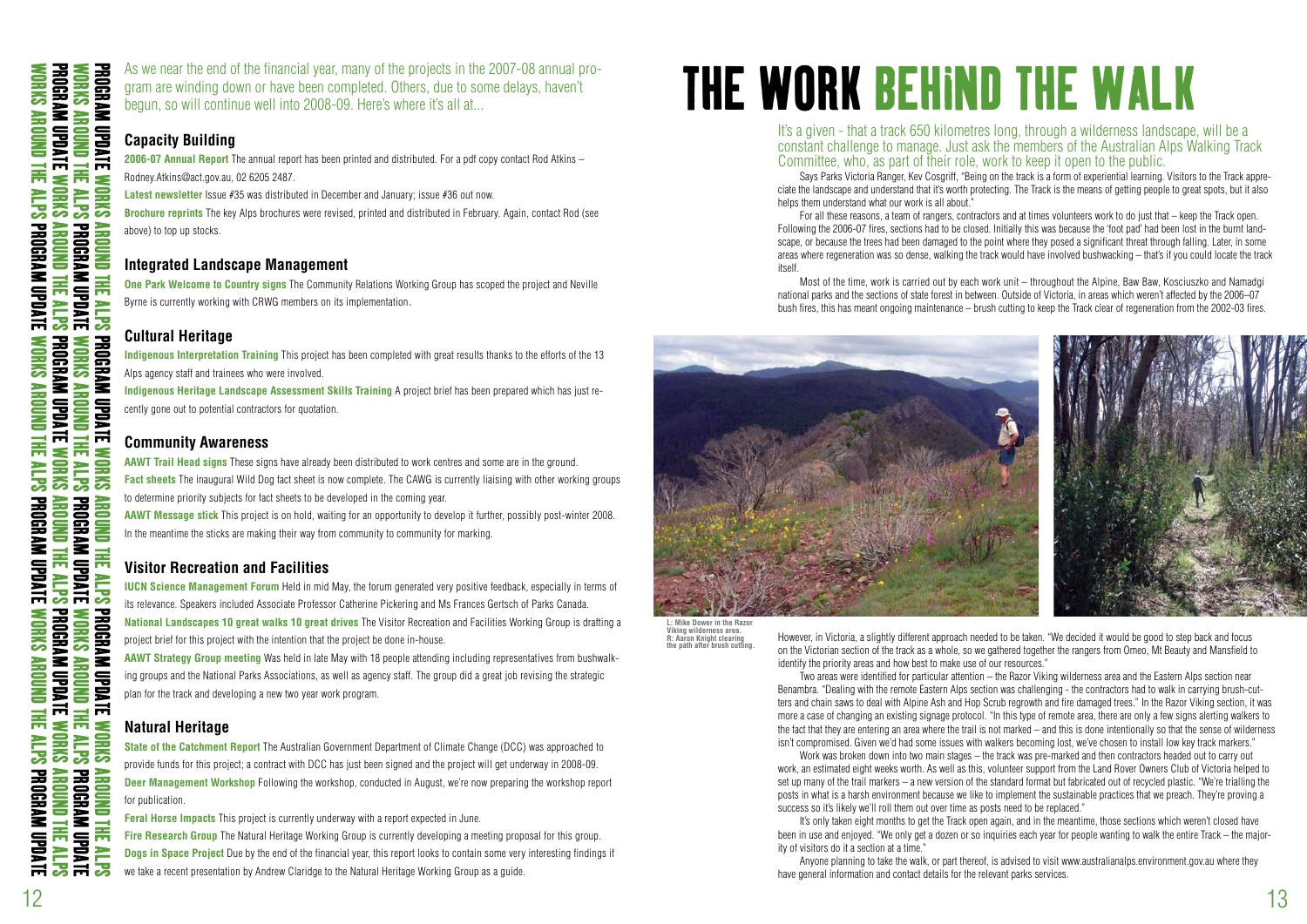Dan and Pat's visit was among the most recent to-ing and froing between Bhutan and Australia – some sixty people have travelled between the two countries since 2000 - and though the two Kosciuszko Education Officers' aim was to make a contribution to Bhutanese interpretive materials, as always, everyone came away from the visit with much more.

As Dan explains, "The process of developing a plan for their interpretive materials makes you have a look at what we do here in Australia. Some of the ideas that have been developed for Bhutan could be adapted for use here."

Dan and Pat's first two weeks of the visit were spent touring the country to gain background and a cultural perspective. Says Pat, "Bhutan is a world biodiversity hot spot, a meeting point of Asian, European and high altitude species

## TRAVEL=SELF REFLECTION

## PAT DARLINGTON

When Dan and I stepped off the plane in Paro we were immediately immersed in another land and culture. We were surrounded by steep forested hillsides, traditional houses, rice paddy fields, religious buildings, colourful prayer flags and bright red chillies. People everywhere were wearing traditional clothes – the men a knee length 'gho' while women wear ankle length dresses called 'kira' with beautiful blouses. Our guides took us straight from the airport to a Buddhist blessing ceremony at a Nature Conservation Division (NCD) friend's family traditional farm house. What an auspicious start to our visit with juniper incense burning outside, monks chanting and playing horns, drums and cymbals in the temple room while we sipped traditional tea and discussed Bhutan's politics and the work of the NCD in the small room next door.

"Bhutan is a tiny but very special part of the world. It has managed, through wise leadership of its kings and the strong Buddhist traditions, to maintain its rich biodiversity and its strong cultural identity. The 4th king decreed that "Gross National Happiness is more important than Gross National Product". The 'four pillars' of Gross National Happiness have been identified as maintaining the country's rich culture, protecting the natural environment, encouraging sustainable economic development and good governance. The practical implementation of these objectives is reflected in every aspect of Bhutanese lives so national park management aims to preserve a living culture while protecting the natural environment and increasing the living standards of park residents.

It is refreshing to visit a country where the natural environment is so highly valued by the country's highest decision makers. National parks have been connected by a network of designated biological corridors for many years and there is strong cross-border co-operation with national park authorities in India. It was an honour to be invited to be involved in the planning of the information and interpretation at a new park that is immensely important for the conservation of world icon endangered species such as the red panda, Bengal tiger, leopard, Himalayan black bear and Monal pheasants. While in the Royal Botanical Park we spent a wondrous day walking on a very narrow ridge with spectacular views through spruce, larch, hemlock and fir forests. We followed tiger and bear footprints for several kilometres along the walking track, we passed a small clearing where red pandas had been feasting on bamboo and we avoided stepping on leopard droppings. We look forward to revisiting Bhutan's Royal Botanical Park one day and seeing the completed visitor centre in its full glory."

and possibly the only place in the world where snow leopards and tigers share the same habitat. With habitats ranging from 150 to 7000 metres above sea level it's a country where people live in the national parks; grazing yaks and cattle, growing rice, and harvesting wild resources. The Bhutanese culture includes a respect and reverence for living things, and our visit has allowed us to learn from that philosophy, that there are alternative ways to tackle management of parks."

Not only are the Bhutanese people part of the parks landscape, but management of these spaces is based on a middle road – finding ways to maintain a balance. In Bhutan this may mean providing a stud bull so that the quality of the herd is increased, not its size (reducing the potential negative impact); or metal roofing may be promoted over wood shingles



to reduce pressure on forests; or improved seed varieties planted to give bigger yields in the same sized fields.

Looking closer to home, Pat and Dan believe we should consider this type of approach, especially in respect to Indigenous people and their traditional interaction with the Australian Alps, gathering bush tucker and medicinal plants, for example.

As for Bhutan, following two weeks travel in the company of Kelzang Tshering and Sharap Wangchuck a further week was spent at the site which was the focus of this visit - the Royal Botanical Park. The report which Dan and Pat have since supplied is helping in the creation of interpretation at the Park which will be opened as part of the celebrations to mark Bhutan's evolution from an absolute to a constitutional monarchy.

The three weeks which Dan Nichols and Pat Darlington spent late last year in Bhutan was due to the wonderful relationship which exists between the Bhutanese Department of Forests, Nature Conservation Division and the NSW Department of Environment and Climate Change Parks and Wildlife Group. Like all good partnerships, this one is based on give and take.





**Above: At Mt Jomalhari with travelling companion, Kelzang Tshering. Below right: At Dochu La, a culturally significant mountain pass in the Royal Botanical Park.**